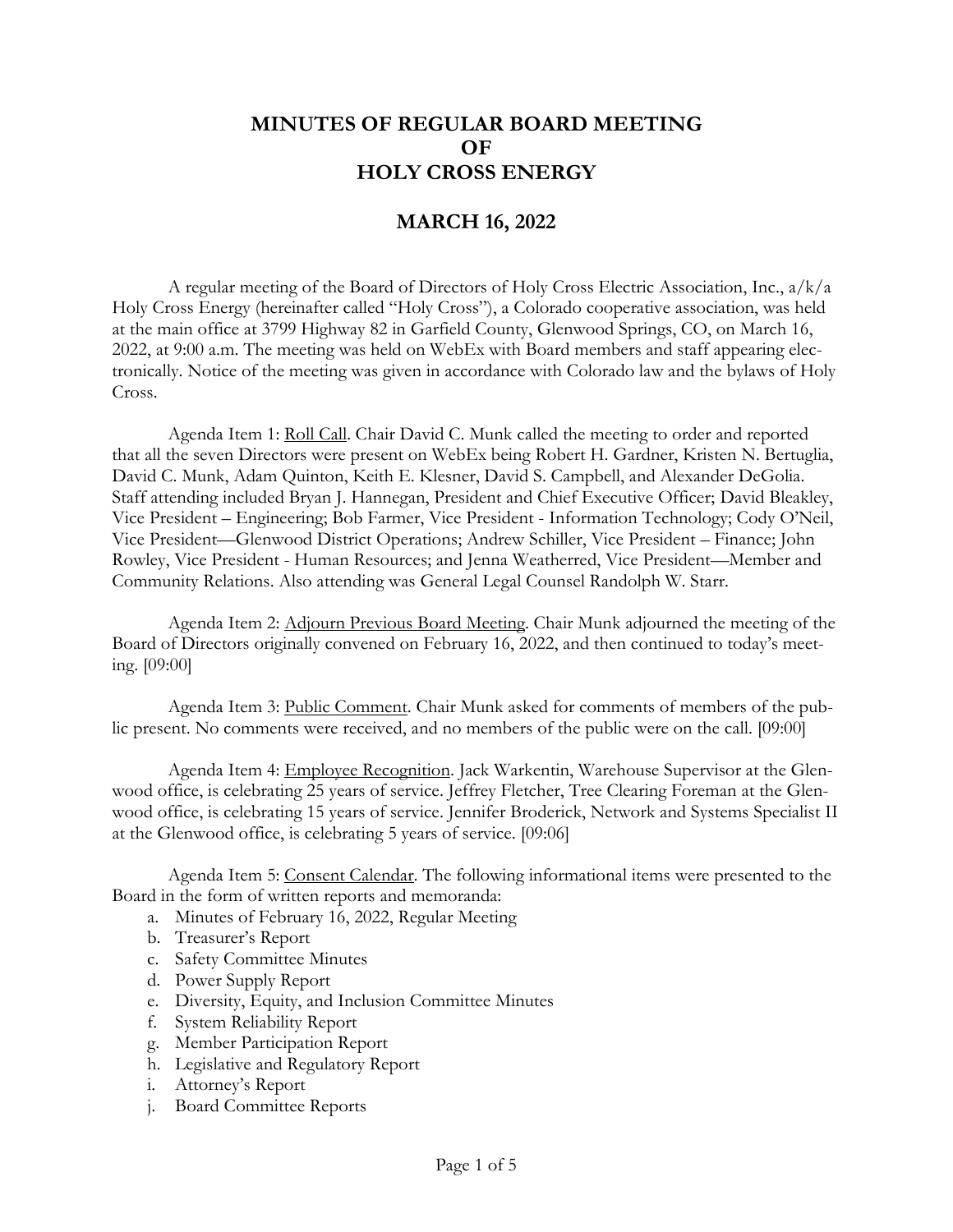- i. Communications
- ii. Finance
- iii. Governance
- iv. Strategic Issues
- k. Directors' Reports
	- i. Western United Electric Supply Corporation
	- ii. Colorado Rural Electric Association
	- iii. National Rural Electric Cooperative Association
	- iv. National Rural Utilities Cooperative Finance Corporation
	- v. Holy Cross Energy Roundup Foundation

Questions posed by Board members were answered by staff members. Upon motion duly made, seconded, put to a vote and unanimously carried, it was

**RESOLVED**, that the items on the Consent Calendar be approved as presented. [09:08]

Agenda Item 6: Staff Reports. The Staff Reports had been delivered to the Board members prior to the meeting. Questions from Board members were answered by staff members. [10:02]

Agenda Item 7: Old Business.

a. Member Equity Distribution. Vice President Schiller presented a recommendation for distribution of accrued and unpaid capital credits to the members of Holy Cross. The recommendation is in accordance with the Articles of Incorporation, Bylaws and Policies of Holy Cross. Vice President Schiller reviewed the member equity allocations and refund options for 2022. Discussion among the board members ensued and questions posed to Mr. Schiller were answered.

Upon motion duly made, seconded, put to a vote and unanimously carried, the following resolutions were adopted:

**RESOLVED**, that Holy Cross shall allocate, for 2021 only, Operating Margins of \$8,883,300 to member equity accounts; and that

**RESOLVED**, that 50% of the 2021 member equity allocations on a discounted net present value basis, in the approximate amount of \$2,014,154, be refunded to members in May 2022; and that

**RESOLVED**, that  $1/25<sup>th</sup>$  of the allocated margins balance from 2006 to 2020, of approximately \$2,662,639, shall be refunded to members on a first-in first-out basis in December 2022. [10:04]

b. Uncollectable Debt Write-off. Vice President Schiller presented the list of accounts that are uncollected and that should be declared as uncollectable, totaling \$42,268.70 (July 1, 2021, through December 31, 2021). The list had been presented to the Board prior to the meeting. Upon motion duly made, seconded, put to a vote and unanimously carried, the following resolution was adopted:

**RESOLVED**, that the attached list of accounts receivable totaling \$15,818.31, be declared uncollectable and be written off the financial records of HCE. [10:08]

c. Director Compensation Review. Board members reviewed Director Compensation and expenses annually as outlined in Corporate Policy 4.6, Director Compensation and Expenses, Section 2.2.5. HCE currently compensates the Board of Directors with a monthly fee of \$1,000.00. The Board Chair receives an additional monthly fee of \$500.00 and each Committee Chair receives an additional monthly fee of \$250.00. A Director fee is also paid for each full day or portion thereof spent on Holy Cross business. Holy Cross business requiring more than four hours of participation per day is compensated at the full day rate of \$500.00. Business requiring four hours or less of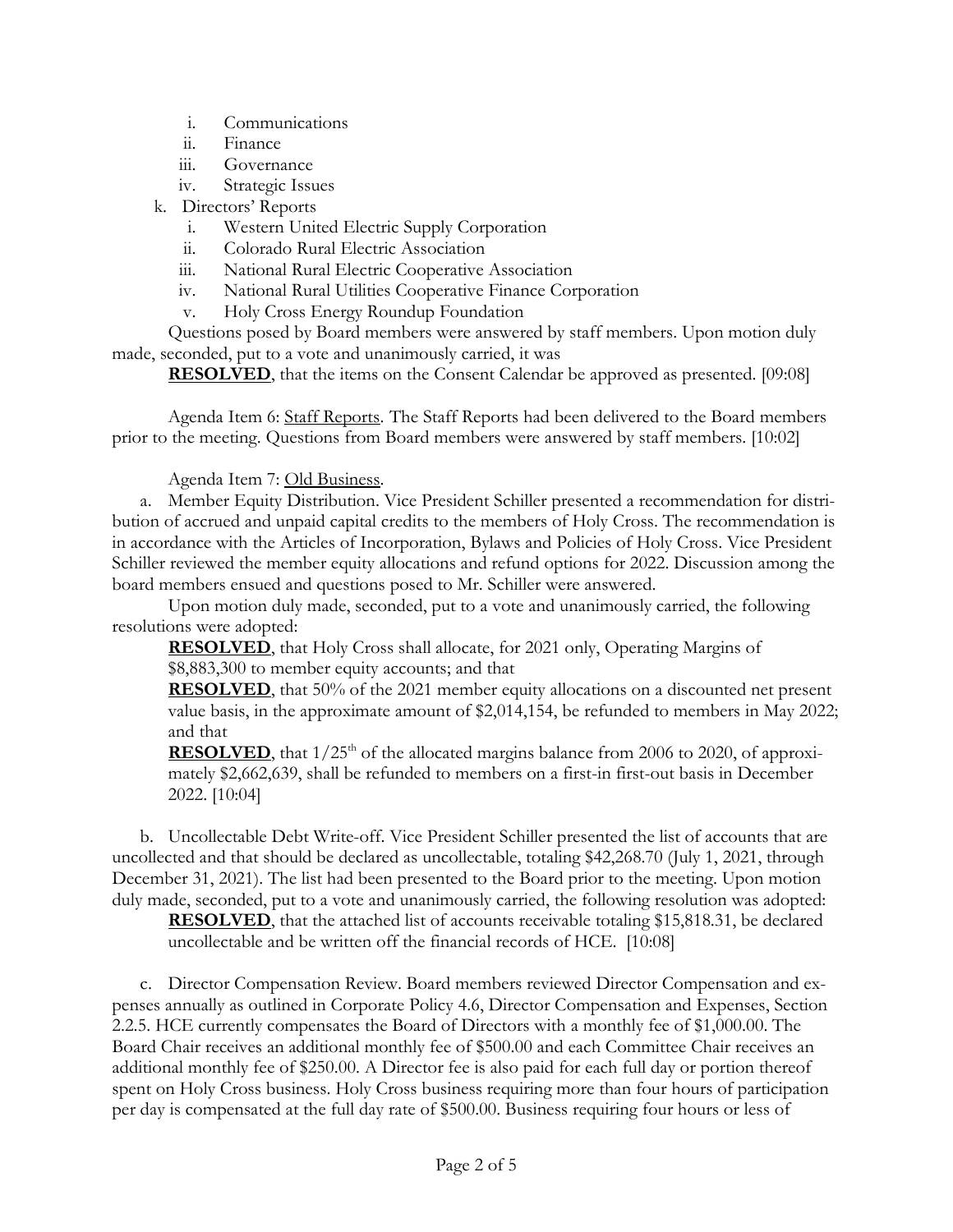participation per day is compensated at the  $\frac{1}{2}$  day rate of \$250.00. These fees are reviewed annually by the Board of Directors. The 2021 CREA Directors Compensation Survey, the 2020 NRECA National Directors Study Survey, 2021 Board Expense Summary and Corporate Policy 4.5 Director Compensation and Expenses was provided prior to the meeting, and they were reviewed at the Board meeting. Director Gardner made additional comments. Questions posed by Board members were answered by Director Gardner and staff members. [10:26]

[A break was taken from 10:26 to 10:42]

Agenda Item 8: New Business.

a. 2022 Key Performance Indicators. Staff proposed modification to the Key Performance Indicators (KPI) for 2022 to conform with the Board-approved Operating Budget. The Board approved a set of KPI's at the December board meeting. The KPI for the Energy Cost Adjustment (ECA) was set at  $\leq$  0.39 ¢/kWh. This was based on the Board's approval for a budget which anticipated a \$5M deferral. The 2022 budget anticipated using \$2.5M of that deferral. During the Board's January 2022 meeting, staff presented an update on the 2021 financial forecast. The January projection would exceed budget by only \$4.1M, not the \$5M that used to build the 2022 budget. Since the January projection only anticipated \$4.1M to be available for deferral, the Board elected to defer \$4.1M and recognize half (\$2.05M) of the deferral in 2022. This reduced utilization of deferred revenue in 2022 was replaced with a higher ECA to recover the \$450k not deferred. Correspondingly, the new KPI should be < 0.403  $\phi$ /kWh. The February ECA is above 0.403  $\phi$ /kWh. This was done to help recoup the under collections in January when the ECA was set at 0.385  $\phi$ /kWh. Mr. Schiller answered questions from Board members. Upon motion duly made, seconded, put to a vote and unanimously carried, the following resolution was adopted:

**RESOLVED**, that the Key Performance Indicators (KPIs) for 2022 be amended to increase the allowable ECA from 0.39 to 0.403  $\frac{\epsilon}{kWh}$ , consistent with the adopted 2022 Operating Budget. [10:44]

b. Amendments to Articles of Incorporation. Staff and legal counsel proposed to update HCE's current Articles of Incorporation to include current practices and language and to allow it to match HCE's bylaws and policies. HCE's current Articles of Incorporation were most recently updated in 1988. HCE's General Counsel recently undertook a review of those Articles and identified two sections in need of specific changes to conform with recent Board decisions and past growth of the Association. Questions from Board members were answered by Attorney Starr:

- The Board of Directors' term of office was changed from three to four years in length in HCE Bylaws on December 16, 2020. Therefore, this has been updated in Article V.
- The original limit on the number of members was set at 50,000. We are currently over 45,000 members therefore Article VI has been updated to allow an unlimited number of members.
- In lieu of specific amendments to address these two issues, HCE's General Counsel has proposed a complete replacement of the 1988 Articles of Incorporation with a complete, top-to-bottom revision using updated language similar to other Colorado electric cooperatives that have recently amended their Articles.
- Changes to the Articles of Incorporation first require approval by the Board of Directors by a 2/3 vote. If approved by the Board, the amended Articles will be presented to the membership for approval on the June 2022 ballot (with or without Director elections, as appropriate).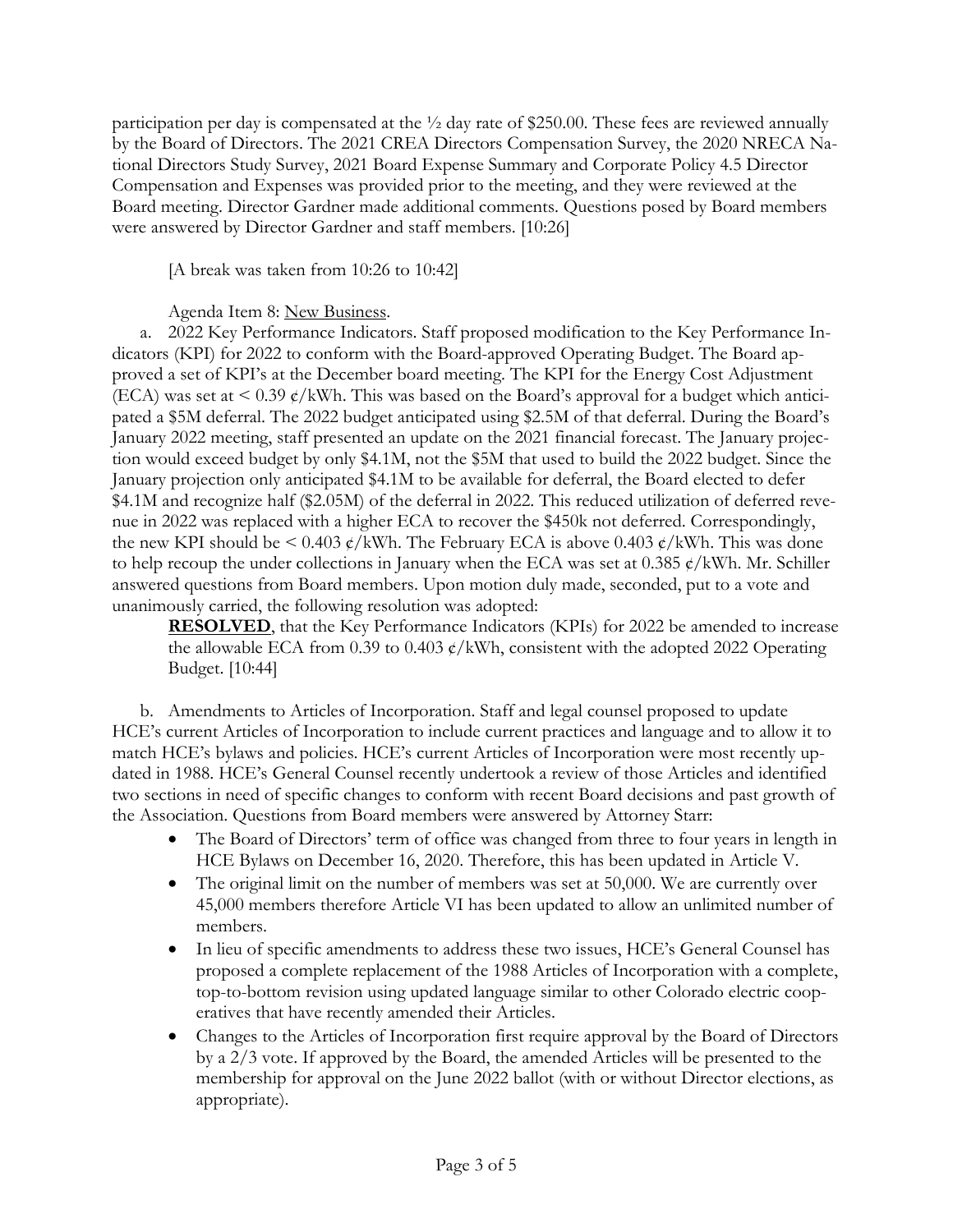Upon motion duly made, seconded, put to a vote and unanimously carried, it was

**RESOLVED**, that the proposed amended and restated Articles of Incorporation are approved as presented and that it shall be presented to the members at the next election for action. [10:55]

c. Wildfire Risk Mitigation Plan. Vice President Bleakley gave an update to the Board on current and planned activities intended to reduce the risk of wildfire ignition from our distribution system, and to improve the resilience of our distribution system to impacts from potential wildfires. Over the past several years, HCE has undertaken several specific activities to mitigate the risk of wildfires to the HCE system and to the areas we serve, including:

- Vegetation management
- Regular visual and infrared system inspection
- Pole testing
- Substation testing
- Monthly/Annual substation inspections
- Smart meters
- Investigation of all temporary faults on main feeders
- Automatic Vehicle Location (AVL) to improve response time
- Fire protection system settings that reduce the likelihood of fuse expulsions
- Implementation of multiple SCADA control switching points
- Transmission expansions for resilience, such as the Avon-Gilman project
- Fire retardant wrapping of transmission structures
- Non-expulsion fuse replacements
- Installation of smart reclosers and sectionalizing
- Additional hardware maintenance
- Drone inspections of overhead line
- Right-of-way inspection through satellite imagery

For 2022, the Reliability and Resilience Work Plan includes a specific task related to wildfire mitigation activities. Task 3 focuses on continued replacement of expulsion fuses and installation of smart devices. Additional lower risk areas may be included if time and budget permit. Outside of the work plan we will continue to build upon our inspection and maintenance activities that have been used in past years. Questions posed by Board members were answered by Mr. Bleakley with input from Mr. Hannegan. No action is required of the Board at this time. [11:31]

Agenda Item 9: Executive Session. Upon motion duly made, seconded, put to a vote and unanimously carried, the following resolution was adopted:

**RESOLVED** that the Board enter executive session to consider documents or testimony given in confidence generally relating to negotiations on real property acquisition. All staff members remained in the Board room.

No action was taken by the Board to make final policy decisions or adopt or approve any resolution, rule, regulation, or formal action, any contract, or any action calling for the payment of money. Direction was given on negotiations.

Upon motion duly made, seconded, put to a vote and unanimously carried, the following resolution was adopted: